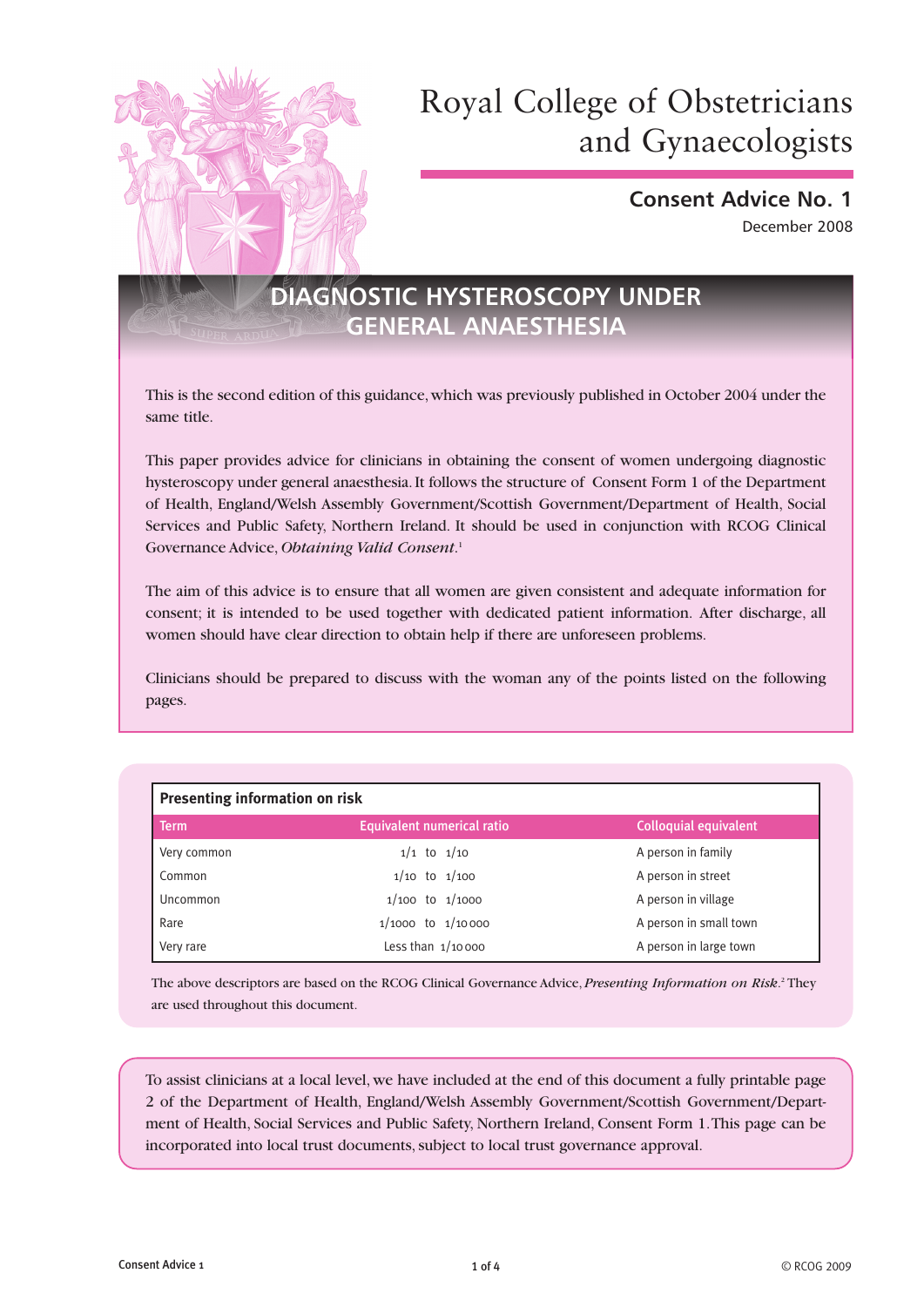#### **CONSENT FORM**

#### **1. Name of proposed procedure or course of treatment**

Diagnostic hysteroscopy under general anaesthesia.

#### **2. The proposed procedure**

Describe the nature of hysteroscopy. Explain the procedure as described in the patient information.

**Note:** If any other procedures are anticipated (such as endometrial biopsy, removal of polyp, insertion of levonorgestrel-releasing intrauterine system, treatment of fibroids or division of adhesions) these must be discussed and a separate consent obtained.

#### **3. Intended benefits**

To find the cause of symptoms; as it is a diagnostic procedure it will not alter symptoms unless additional procedures are anticipated. Occasionally, a minor procedure is appropriate to treat some of the identified causes or relieve the symptoms.

#### **4. Serious and frequently occurring risk**

It is recommended that clinicians make every effort to separate serious from frequently occurring risks. Women who are obese, who have significant pathology, who have undergone previous surgery or who have pre-existing medical conditions must understand that the quoted risks for serious or frequent complications will be increased. The risk of serious complications also increases if an additional therapeutic procedure is performed. Women should be advised that hysteroscopy may not identify an obvious cause for presenting complaint.

#### 4.1 Serious risks

Serious risks include:3

- The overall risk of serious complications from diagnostic hysteroscopy is approximately two women in every 1000 (uncommon)
- Damage to the uterus (uncommon)
- Damage to bowel, bladder or major blood vessels (rare)
- Failure to gain entry to uterine cavity and complete intended procedure (uncommon)
- Infertility (rare)
- three to eight women in every 100 000 undergoing hysteroscopy die as a result of complications (very rare).

#### 4.2 Frequent risks

Frequent risks include:

- infection
- bleeding.

#### **5. Any extra procedures which may become necessary during the procedure**

Laparoscopy or laparotomy in the event of perforation.

**6. What the procedure is likely to involve; the benefits and risks of any available alternative treatments, including no treatment**

Vaginal approach and insertion of a hysteroscope through the cervix. The role of endometrial biopsy and pelvic ultrasound should be discussed along with the option of no investigation.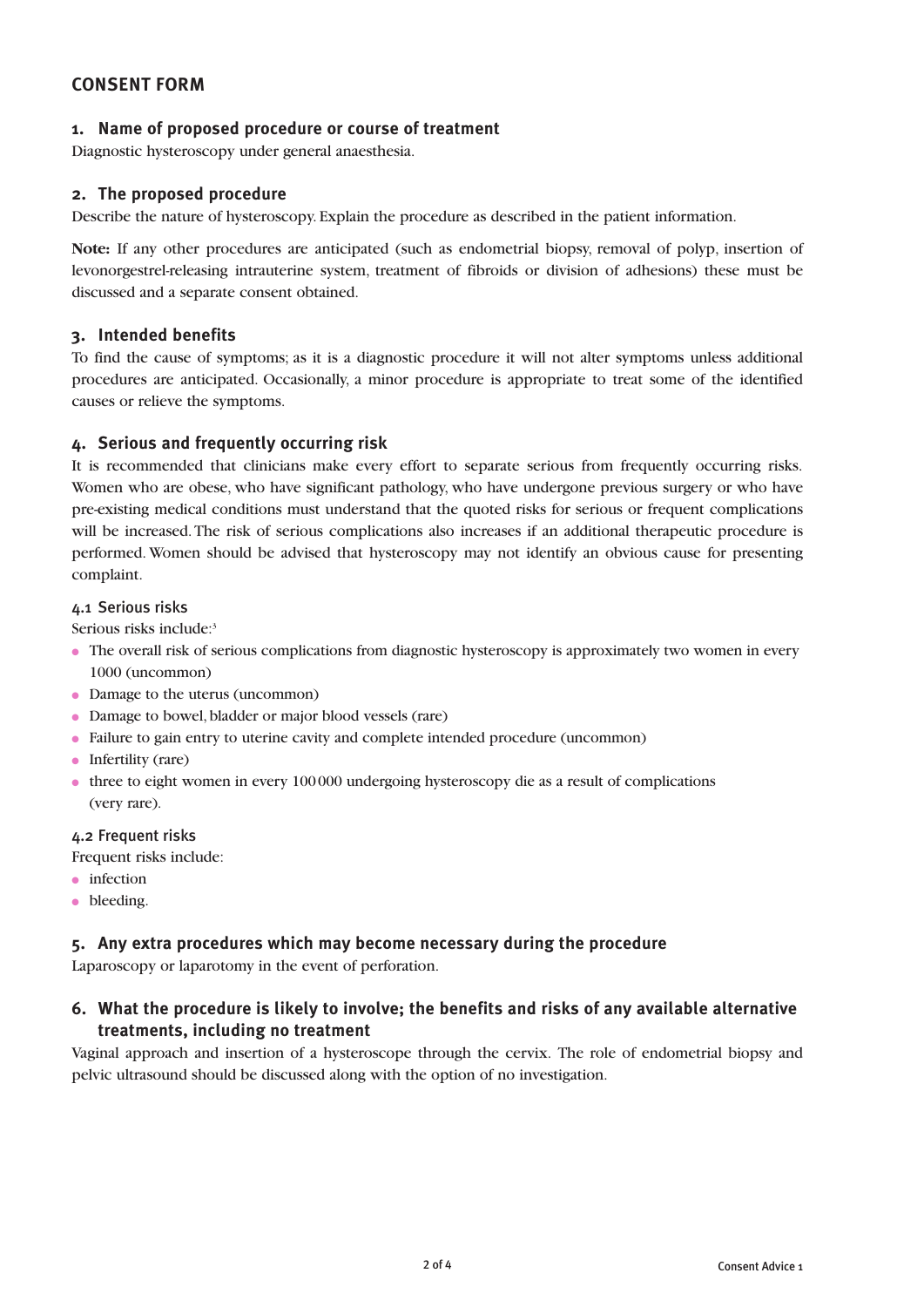#### **7. Statement of patient: procedures which should not be carried out without further discussion**

Other procedures which may be appropriate but not essential at the time should be discussed and the woman's wishes recorded.

#### **8. Preoperative information**

A record should be made of any sources of information (e.g. RCOG or locally produced information leaflets/tapes) given to the woman prior to surgery.

#### **9. Anaesthesia**

Where possible, the woman must be aware of the form of anaesthesia planned and be given an opportunity to discuss this in detail with the anaesthetist before surgery. It should be noted that, with obesity, there are increased risks, both surgical and anaesthetic.

#### **References**

- 1. Royal College of Obstetricians and Gynaecologists. *Obtaining Valid Consent.* Clinical Governance Advice No. 6. London: RCOG; 2008 [**www.rcog.org.uk/womens-health/clinical-guidance/obtaining-valid-consent**].
- 2. Royal College of Obstetricians and Gynaecologists. *Presenting Information on Risk*. Clinical Governance Advice No. 7. London: RCOG; 2009 [**www.rcog.org.uk/womens-health/clinical-guidance/presenting-information-risk**].
- 3. Jansen FW, Vredevoogd CB, van Ulzen K, Hermans J, Trimbos JB, Trimbos-Kemper TC. Complications of hysteroscopy: a prospective, multicenter study. *Obstet Gynecol* 2000;96:266–70.

This Consent Advice was produced by Dr MD Read FRCOG, Gloucester, with the support of the Consent Group of the Royal College of Obstetricians and Gynaecologists. Peer reviewed by:

Dr SIMF Ismail MRCOG, Yeovil, and RCOG Consumers' Forum

The final version is the responsibility of the Consent Group of the RCOG.

Consent Advice review process will commence in 2012 unless otherwise indicated

#### DISCLAIMER

The Royal College of Obstetricians and Gynaecologists produces consent advice as an aid to good clinical practice. The ultimate implementation of a particular clinical procedure or treatment plan must be made by the doctor or other attendant after the valid consent of the patient in the light of clinical data and the diagnostic and treatment options available. The responsibility for clinical management rests with the practitioner and their employing authority and should satisfy local clinical governance probity.